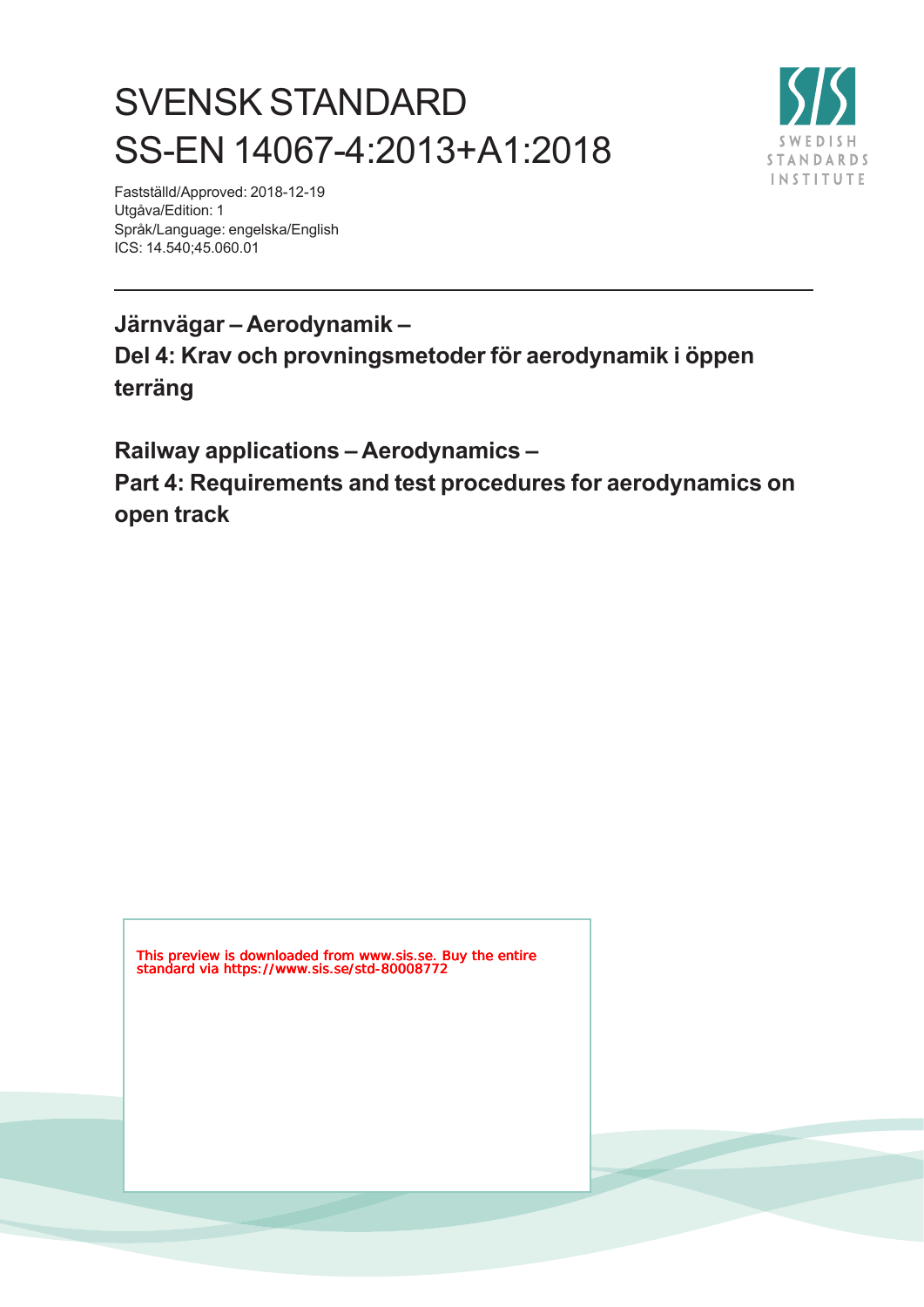# Standarder får världen att fungera

*SIS (Swedish Standards Institute) är en fristående ideell förening med medlemmar från både privat och offentlig sektor. Vi är en del av det europeiska och globala nätverk som utarbetar internationella standarder. Standarder är dokumenterad kunskap utvecklad av framstående aktörer inom industri, näringsliv och samhälle och befrämjar handel över gränser, bidrar till att processer och produkter blir säkrare samt effektiviserar din verksamhet.* 

#### **Delta och påverka**

Som medlem i SIS har du möjlighet att påverka framtida standarder inom ditt område på nationell, europeisk och global nivå. Du får samtidigt tillgång till tidig information om utvecklingen inom din bransch.

#### **Ta del av det färdiga arbetet**

Vi erbjuder våra kunder allt som rör standarder och deras tillämpning. Hos oss kan du köpa alla publikationer du behöver – allt från enskilda standarder, tekniska rapporter och standardpaket till handböcker och onlinetjänster. Genom vår webbtjänst e-nav får du tillgång till ett lättnavigerat bibliotek där alla standarder som är aktuella för ditt företag finns tillgängliga. Standarder och handböcker är källor till kunskap. Vi säljer dem.

#### **Utveckla din kompetens och lyckas bättre i ditt arbete**

Hos SIS kan du gå öppna eller företagsinterna utbildningar kring innehåll och tillämpning av standarder. Genom vår närhet till den internationella utvecklingen och ISO får du rätt kunskap i rätt tid, direkt från källan. Med vår kunskap om standarders möjligheter hjälper vi våra kunder att skapa verklig nytta och lönsamhet i sina verksamheter.

**Vill du veta mer om SIS eller hur standarder kan effektivisera din verksamhet är du välkommen in på www.sis.se eller ta kontakt med oss på tel 08-555 523 00.**

## Standards make the world go round

*SIS (Swedish Standards Institute) is an independent non-profit organisation with members from both the private and public sectors. We are part of the European and global network that draws up international standards. Standards consist of documented knowledge developed by prominent actors within the industry, business world and society. They promote cross-border trade, they help to make processes and products safer and they streamline your organisation.*

#### **Take part and have influence**

As a member of SIS you will have the possibility to participate in standardization activities on national, European and global level. The membership in SIS will give you the opportunity to influence future standards and gain access to early stage information about developments within your field.

#### **Get to know the finished work**

We offer our customers everything in connection with standards and their application. You can purchase all the publications you need from us - everything from individual standards, technical reports and standard packages through to manuals and online services. Our web service e-nav gives you access to an easy-to-navigate library where all standards that are relevant to your company are available. Standards and manuals are sources of knowledge. We sell them.

#### **Increase understanding and improve perception**

With SIS you can undergo either shared or in-house training in the content and application of standards. Thanks to our proximity to international development and ISO you receive the right knowledge at the right time, direct from the source. With our knowledge about the potential of standards, we assist our customers in creating tangible benefit and profitability in their organisations.

**If you want to know more about SIS, or how standards can streamline your organisation, please visit www.sis.se or contact us on phone +46 (0)8-555 523 00**



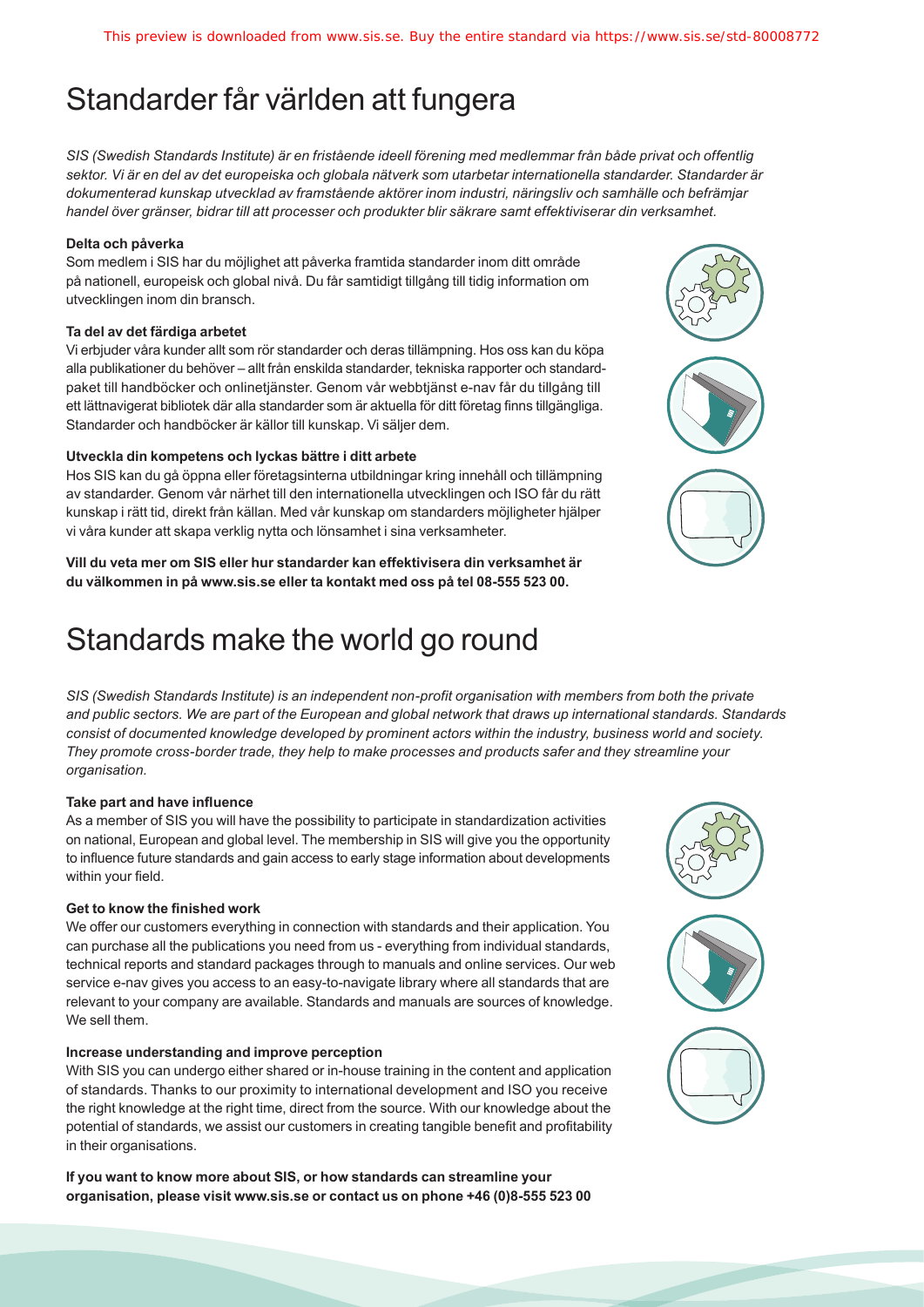Europastandarden EN 14067-4:2013+A1:2018 gäller som svensk standard. Detta dokument innehåller den officiella engelska versionen av EN 14067-4:2013+A1:2018.

Denna standard ersätter SS-EN 14067-4:2013, utgåva 2.

The European Standard EN 14067-4:2013+A1:2018 has the status of a Swedish Standard. This document contains the official version of EN 14067-4:2013+A1:2018.

This standard supersedes the SS-EN 14067-4:2013, edition 2.

© Copyright / Upphovsrätten till denna produkt tillhör SIS, Swedish Standards Institute, Stockholm, Sverige. Användningen av denna produkt regleras av slutanvändarlicensen som återfinns i denna produkt, se standardens sista sidor.

© Copyright SIS, Swedish Standards Institute, Stockholm, Sweden. All rights reserved. The use of this product is governed by the end-user licence for this product. You will find the licence in the end of this document.

*Upplysningar om sakinnehållet i standarden lämnas av SIS, Swedish Standards Institute, telefon 08-555 520 00. Standarder kan beställas hos SIS som även lämnar allmänna upplysningar om svensk och utländsk standard.*

*Information about the content of the standard is available from the Swedish Standards Institute (SIS), telephone +46 8 555 520 00. Standards may be ordered from SIS, who can also provide general information about Swedish and foreign standards.*

Denna standard är framtagen av kommittén för Järnvägar, SIS / TK 254.

Har du synpunkter på innehållet i den här standarden, vill du delta i ett kommande revideringsarbete eller vara med och ta fram andra standarder inom området? Gå in på www.sis.se - där hittar du mer information.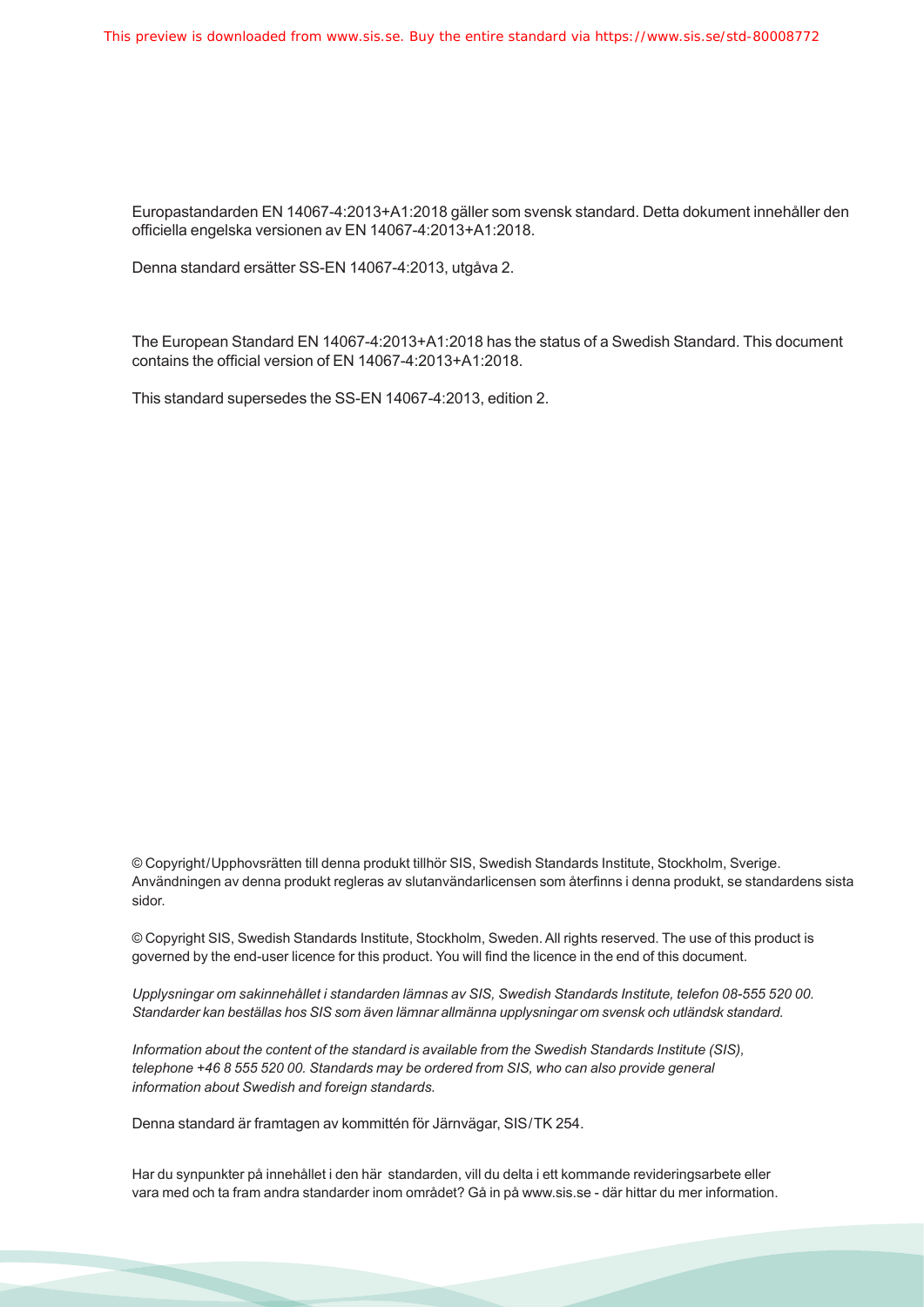This preview is downloaded from www.sis.se. Buy the entire standard via https://www.sis.se/std-80008772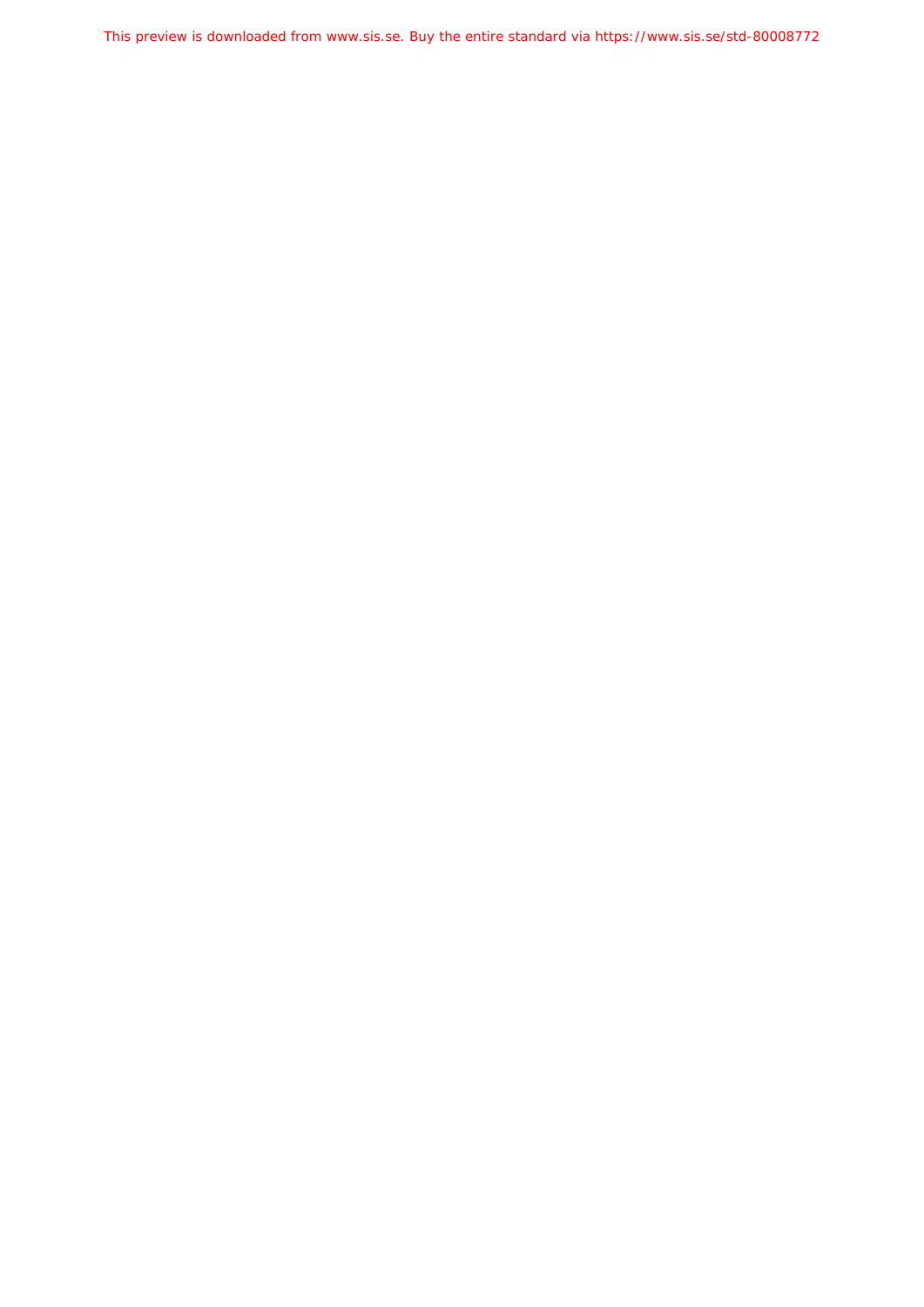# EUROPEAN STANDARD NORME EUROPÉENNE EUROPÄISCHE NORM

# **EN 14067-4:2013+A1**

December 2018

ICS 45.060.01 Supersedes EN 14067-4:2013

English Version

## Railway applications - Aerodynamics - Part 4: Requirements and test procedures for aerodynamics on open track

Applications ferroviaires - Aérodynamique - Partie 4: Exigences et procédures d'essai pour l'aérodynamique à l'air libre

 Bahnanwendungen - Aerodynamik - Teil 4: Anforderungen und Prüfverfahren für Aerodynamik auf offener Strecke

This European Standard was approved by CEN on 21 September 2013 and includes Amendment 1 approved by CEN on 28 August 2018.

CEN members are bound to comply with the CEN/CENELEC Internal Regulations which stipulate the conditions for giving this European Standard the status of a national standard without any alteration. Up-to-date lists and bibliographical references concerning such national standards may be obtained on application to the CEN-CENELEC Management Centre or to any CEN member.

This European Standard exists in three official versions (English, French, German). A version in any other language made by translation under the responsibility of a CEN member into its own language and notified to the CEN-CENELEC Management Centre has the same status as the official versions.

CEN members are the national standards bodies of Austria, Belgium, Bulgaria, Croatia, Cyprus, Czech Republic, Denmark, Estonia, Finland, Former Yugoslav Republic of Macedonia, France, Germany, Greece, Hungary, Iceland, Ireland, Italy, Latvia, Lithuania, Luxembourg, Malta, Netherlands, Norway, Poland, Portugal, Romania, Serbia, Slovakia, Slovenia, Spain, Sweden, Switzerland, Turkey and United Kingdom.



EUROPEAN COMMITTEE FOR STANDARDIZATION COMITÉ EUROPÉEN DE NORMALISATION EUROPÄISCHES KOMITEE FÜR NORMUNG

**CEN-CENELEC Management Centre: Rue de la Science 23, B-1040 Brussels**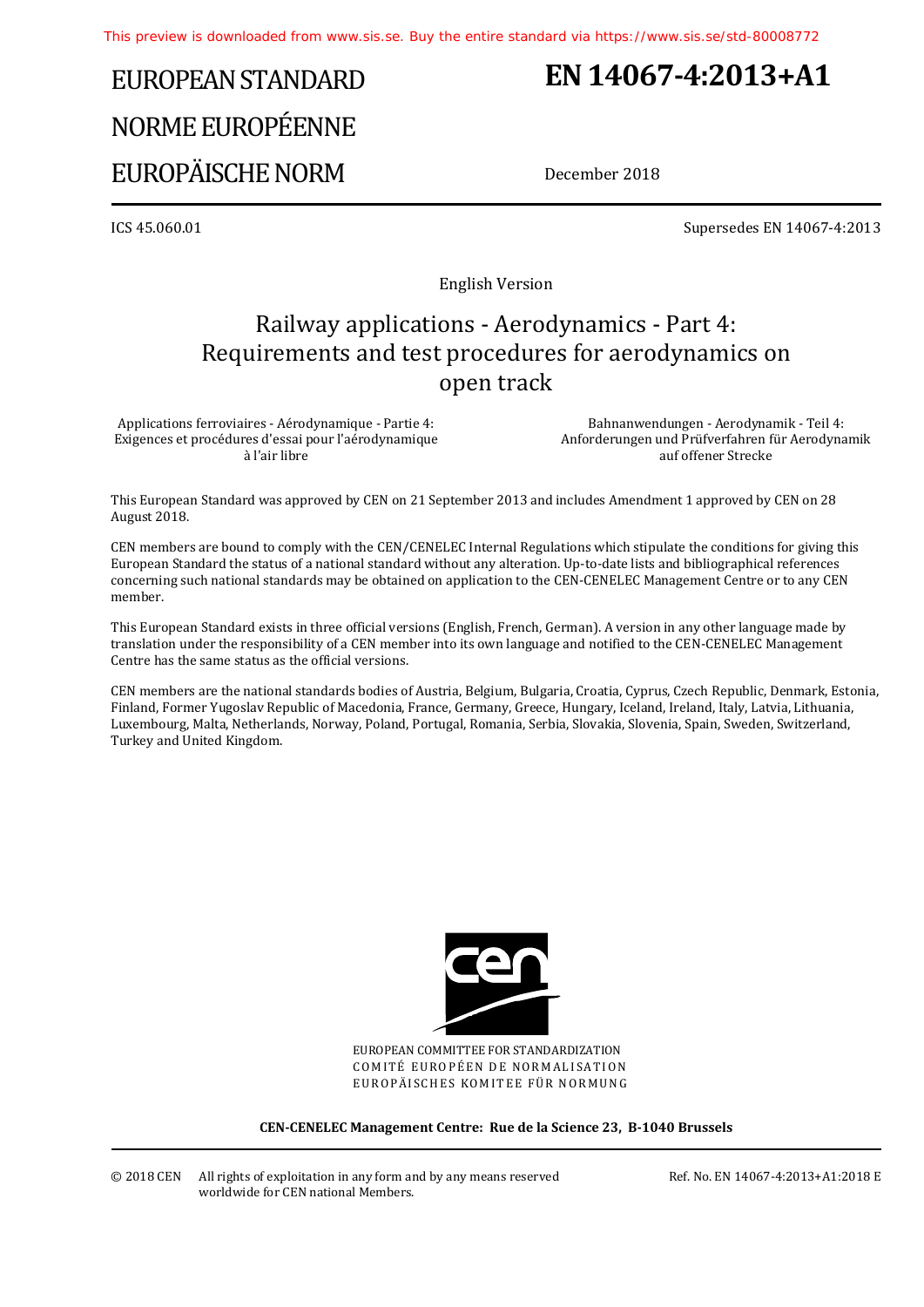## **Contents**

| 1                              |                                                                                  |  |  |  |  |
|--------------------------------|----------------------------------------------------------------------------------|--|--|--|--|
| $\mathbf{2}$                   |                                                                                  |  |  |  |  |
| 3                              |                                                                                  |  |  |  |  |
| 3.1<br>3.2                     |                                                                                  |  |  |  |  |
| $\overline{\mathbf{4}}$<br>4.1 |                                                                                  |  |  |  |  |
| 4.1.1                          |                                                                                  |  |  |  |  |
| 4.1.2                          |                                                                                  |  |  |  |  |
| 4.1.3                          |                                                                                  |  |  |  |  |
| 4.1.4<br>4.2                   |                                                                                  |  |  |  |  |
| 4.2.1                          |                                                                                  |  |  |  |  |
| 4.2.2                          |                                                                                  |  |  |  |  |
| 4.2.3                          |                                                                                  |  |  |  |  |
| 4.2.4<br>4.3                   |                                                                                  |  |  |  |  |
| $5^{\circ}$<br>5.1             | Train-induced pressure loads acting on flat structures parallel to the track 16  |  |  |  |  |
| 5.1.1                          |                                                                                  |  |  |  |  |
| 5.1.2                          |                                                                                  |  |  |  |  |
| 5.1.3<br>5.2<br>5.3<br>5.4     | Train-induced air speeds acting on infrastructure components beside the track 17 |  |  |  |  |
| 6<br>6.1                       |                                                                                  |  |  |  |  |
| 6.1.1                          |                                                                                  |  |  |  |  |
| 6.1.2                          |                                                                                  |  |  |  |  |
| 6.1.3                          |                                                                                  |  |  |  |  |
| 6.1.4<br>6.2                   |                                                                                  |  |  |  |  |
| 6.2.1                          |                                                                                  |  |  |  |  |
| 6.2.2                          |                                                                                  |  |  |  |  |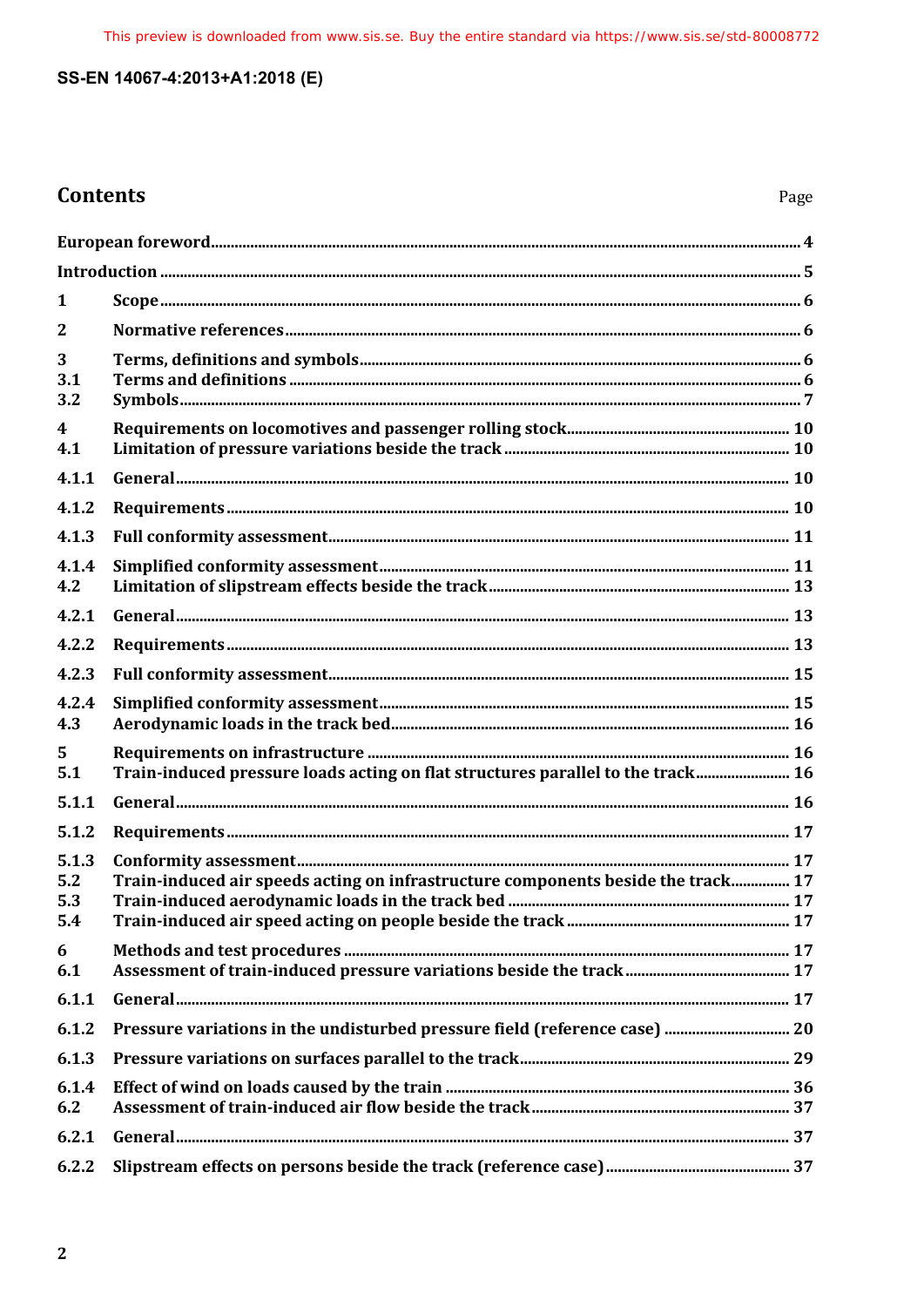| 6.2.3 |                                                                                                              |  |
|-------|--------------------------------------------------------------------------------------------------------------|--|
| 6.3   |                                                                                                              |  |
| 6.4   |                                                                                                              |  |
|       |                                                                                                              |  |
|       |                                                                                                              |  |
|       | Annex A (informative) Procedure for full-scale tests regarding train-induced air flow in the                 |  |
| A.1   |                                                                                                              |  |
| A.2   |                                                                                                              |  |
| A.3   |                                                                                                              |  |
| A.4   |                                                                                                              |  |
| A.5   |                                                                                                              |  |
|       | <b>Annex ZA</b> (informative) $\overline{A_1}$ Relationship between this European Standard and the essential |  |
|       |                                                                                                              |  |
|       |                                                                                                              |  |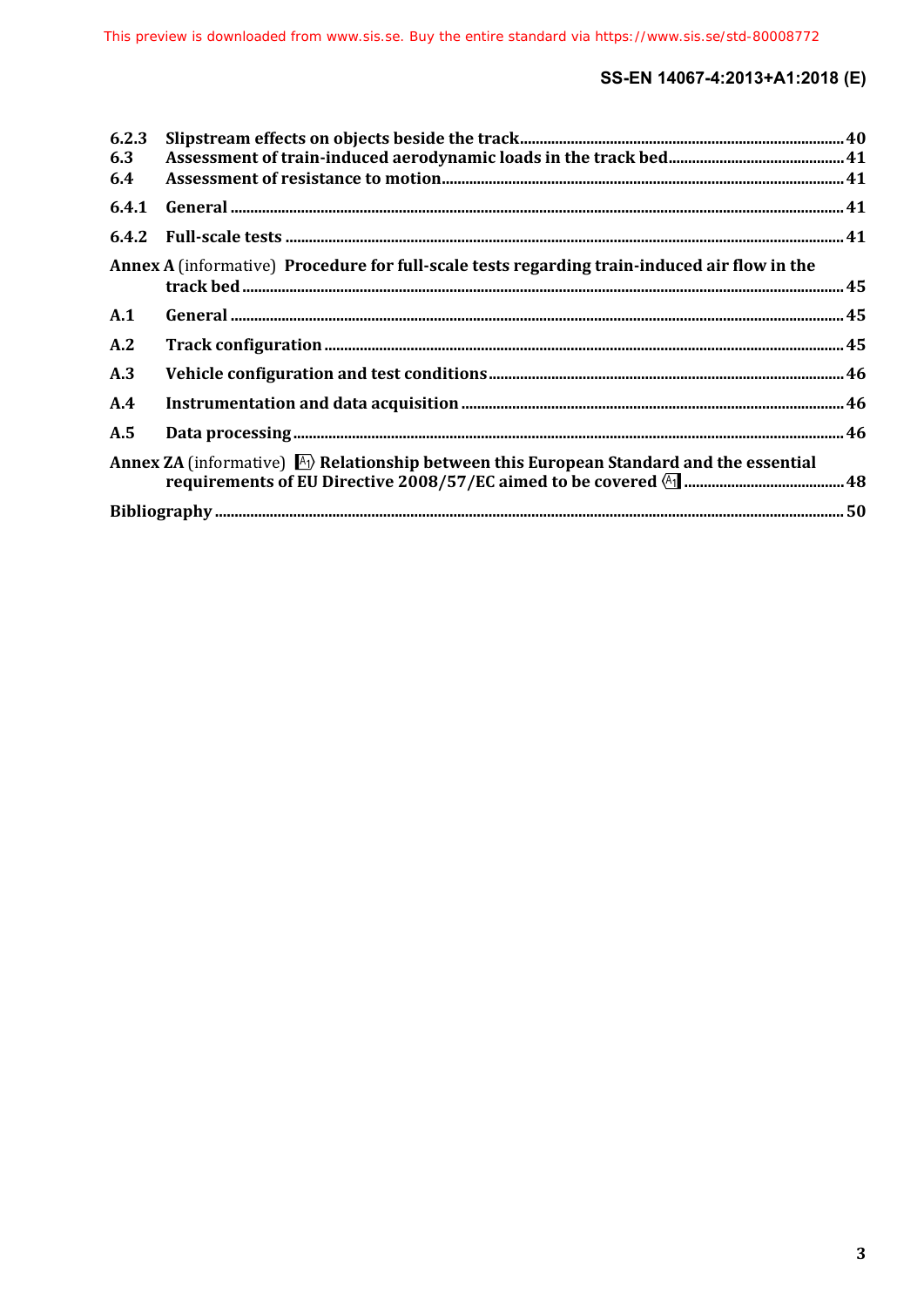## **European foreword**

This document (EN 14067-4:2013+A1:2018) has been prepared by Technical Committee CEN/TC 256 "Railway Applications", the secretariat of which is held by DIN.

This European Standard shall be given the status of a national standard, either by publication of an identical text or by endorsement, at the latest by June 2019, and conflicting national standards shall be withdrawn at the latest by June 2019.

Attention is drawn to the possibility that some of the elements of this document may be the subject of patent rights. CEN shall not be held responsible for identifying any or all such patent rights.

This document includes Amendment 1 approved by CEN on 2018-08-28.

This document supersedes  $A_1$  EN 14067-4:2013 $A_1$ .

The start and finish of text introduced or altered by amendment is indicated in the text by tags  $\ket{A}$ .

<sup>[4]</sup>) deleted text  $\overline{\langle A_1|}$  The results of the EU-funded research project "AeroTRAIN" (Grant Agreement No. 233985) have been used.

 $\mathbb{A}$ ) This document has been prepared under a mandate given to CEN by the European Commission and the European Free Trade Association, and supports essential requirements of EU Directive 2008/57/EC.

For relationship with EU Directive 2008/57/EC, see informative Annex ZA, which is an integral part of this document.  $\sqrt{41}$ 

 $\overline{A_1}$ *deleted text*  $\overline{A_1}$ 

EN 14067, *Railway applications — Aerodynamics* consists of the following parts:

- *Part 1: Symbols and units*
- *Part 2: Aerodynamics on open track* ( $\overline{A_1}$ ) withdrawn  $\overline{A_1}$ )
- *Part 3: Aerodynamics in tunnels*
- *Part 4: Requirements and test procedures for aerodynamics on open track*
- *Part 5: Requirements and test procedures for aerodynamics in tunnels*
- *Part 6: Requirements and test procedures for cross wind assessment*

According to the CEN/CENELEC Internal Regulations, the national standards organizations of the following countries are bound to implement this European Standard: Austria, Belgium, Bulgaria, Croatia, Cyprus, Czech Republic, Denmark, Estonia, Finland, Former Yugoslav Republic of Macedonia, France, Germany, Greece, Hungary, Iceland, Ireland, Italy, Latvia, Lithuania, Luxembourg, Malta, Netherlands, Norway, Poland, Portugal, Romania, Serbia, Slovakia, Slovenia, Spain, Sweden, Switzerland, Turkey and the United Kingdom.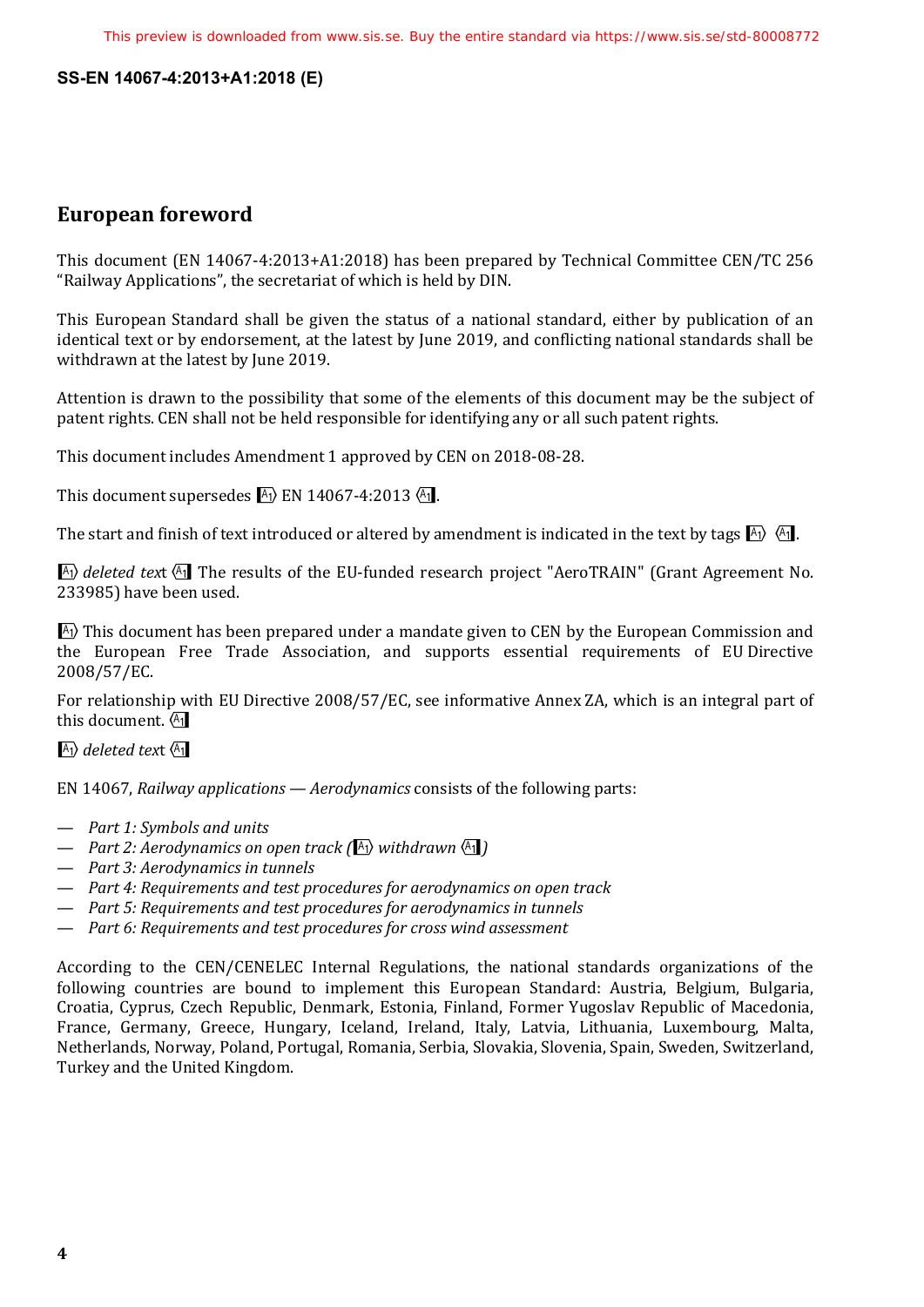## **Introduction**

Trains running on open track generate aerodynamic loads on objects and persons they pass. If trains are being passed by other trains, trains are also subject to aerodynamic loading themselves. The aerodynamic loading caused by a train passing an object or a person near the track, or when two trains pass each other, is an important interface parameter between the subsystems of rolling stock, infrastructure and operation and, thus, is subject to regulation when specifying the trans-European railway system.

Trains running on open track have to overcome a resistance to motion which has a strong effect on the required engine power, achievable speed, travel time and energy consumption. Thus, resistance to motion is often subject to contractual agreements and requires standardized test and assessment methods.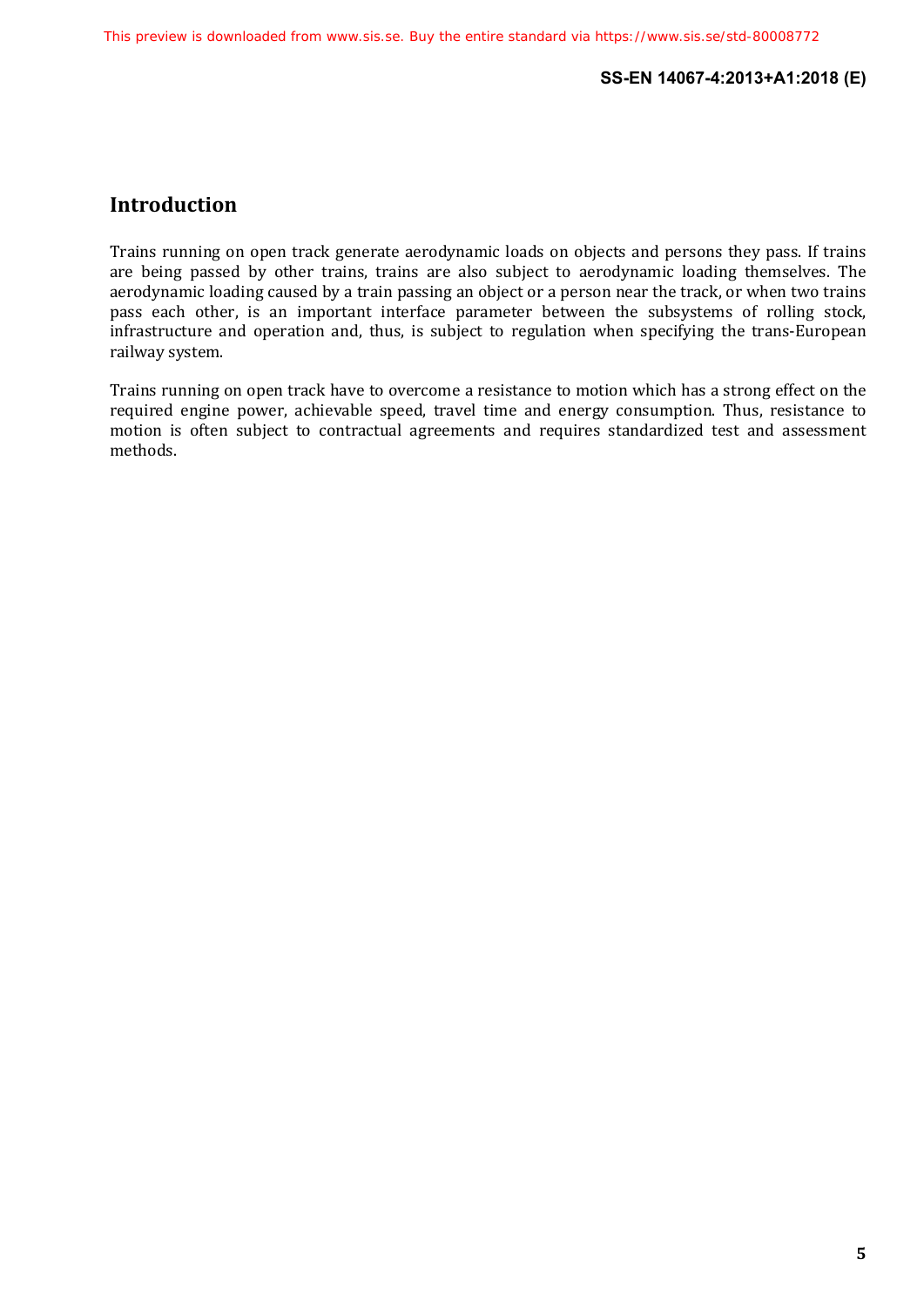## **1 Scope**

This European Standard deals with requirements, test procedures and conformity assessment for aerodynamics on open track. Addressed within this standard are the topics of aerodynamic loadings and resistance to motion, while the topic of cross wind assessment is addressed by EN 14067-6.

This European Standard refers to rolling stock and infrastructure issues. This standard does not apply to freight wagons. It applies to railway operation on gauges GA, GB and GC according to EN 15273. The methodological approach of the presented test procedures may be adapted to different gauges.

### **2 Normative references**

The following documents, in whole or in part, are normatively referenced in this document and are indispensable for its application. For dated references, only the edition cited applies. For undated references, the latest edition of the referenced document (including any amendments) applies.

EN 1991-2, *Eurocode 1: Actions on structures — Part 2: Traffic loads on bridges*

EN 15273 (all parts), *Railway applications — Gauges*

EN 15663, *Railway applications — Definition of vehicle reference masses*

ISO 8756, *Air quality — Handling of temperature, pressure and humidity data*

#### **3 Terms, definitions and symbols**

#### **3.1Terms and definitions**

For the purposes of this document, the following terms and definitions apply.

#### **3.1.1**

#### **peak-to-peak pressure change**

modulus of the difference between the maximum pressure and the minimum pressure for the relevant load case

#### **3.1.2**

#### **passage of train head**

passage of the front end of the leading vehicle which is responsible for the generation of the characteristic pressure rise and drop, over and beside, the train and on the track bed

## **3.1.3**

#### **Computational Fluid Dynamics**  CFD

numerical methods of approximating and solving the equations of fluid dynamics

#### **3.1.4**

#### **streamline shaped vehicle**

vehicle with a closed and smooth front which does not cause flow separations in the mean flow field greater than 5 cm from the side of the vehicle

#### **3.1.5**

#### **bluff shaped vehicle**

vehicle that is not streamlined